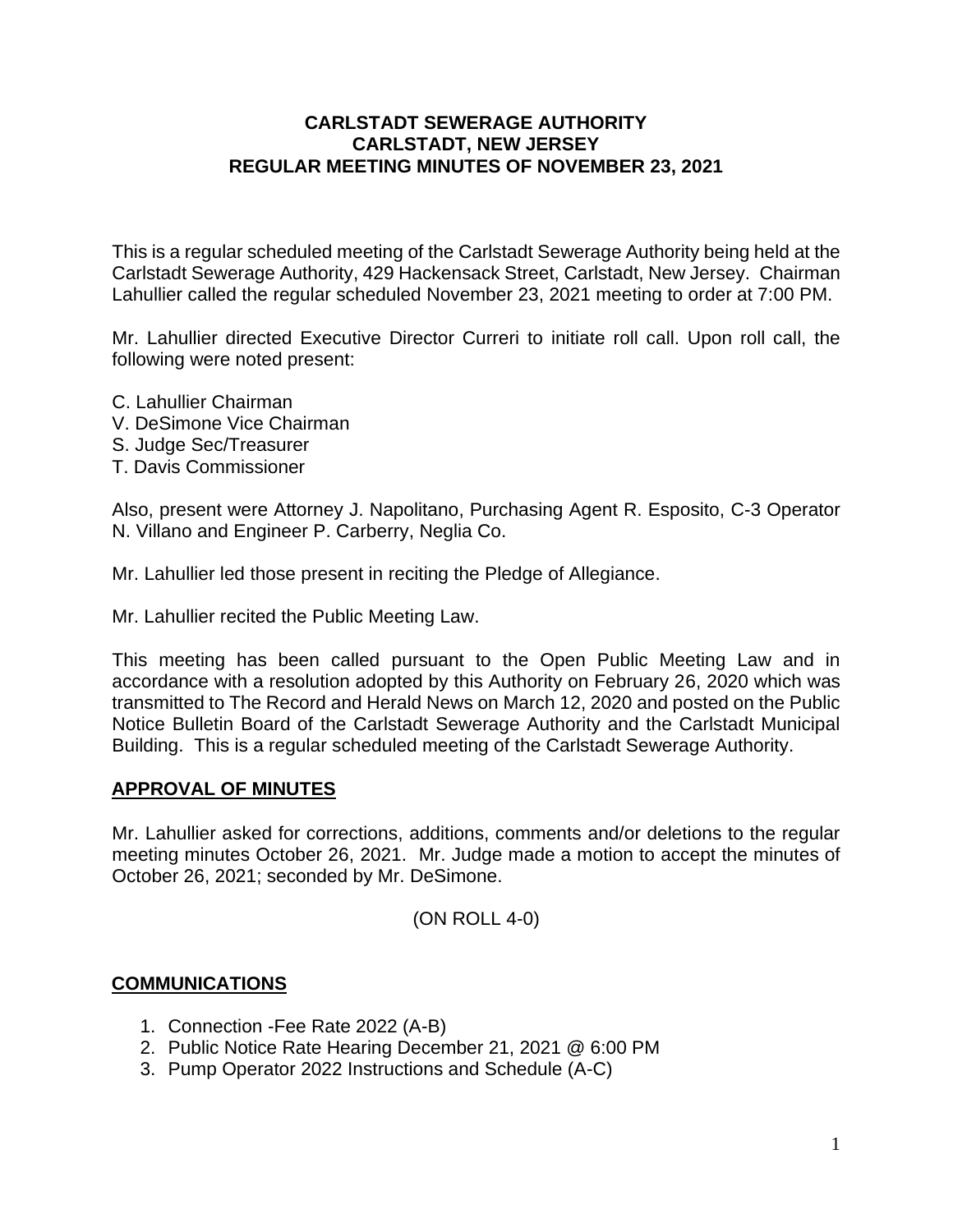### **PROFESSIONAL REPORTS**

### **Mr. Pat Carberry Neglia Engineer:**

1. Waiting on site plans for the proposed storm water pumping station with plans for the relocation of our main line.

### **Mr. John Napolitano, Esq.:**

- 1. Proposed new CSA Handbook, finalize for adoption at December 21, 2021 meeting. We will have printed copies and signature page for all members and employees.
- 2. As Pat stated earlier DEP purchase order and plans are on hold.

# **PAYMENT OF BILLS**

Mr. Lahullier presented the Board with the November 23, 2021 Bills List Resolution #21- 25 in the amount of \$29,302.02. Mr. Davis moved the motion to approve Resolution #21- 25; seconded by Mr. Judge.

### (ON ROLL 4-0)

# **OLD BUSINESS**

1. Mr. Curreri -  $4<sup>th</sup>$  quarter billing up to date collections at 98%. P&L for the year is progressing as expected to date.

# **NEW BUSINESS**

- 1. Veterans Day Pump Operator Vic G. found that the generator was on at Barrell Avenue pump station. Mr. Curreri responded and found the meter dark, no power. Mr. Curreri called PSE&G @ 8:45 AM PSE&G responded at 10:00 AM. The transformer is no good and is necessary to replace. PSE&G crew responded @ 12:30 PM, Power restored 1:45 PM.
- 2. 2022 Budget has been approved by Trenton. The Rate Hearing and 2022 Budget approval meeting advertised for December 21, 2021 starting 6:00 PM.
- 3. The new pump operator has been hired into rotation with no issues and is enrolled through payroll for the remainder of the unexpired term.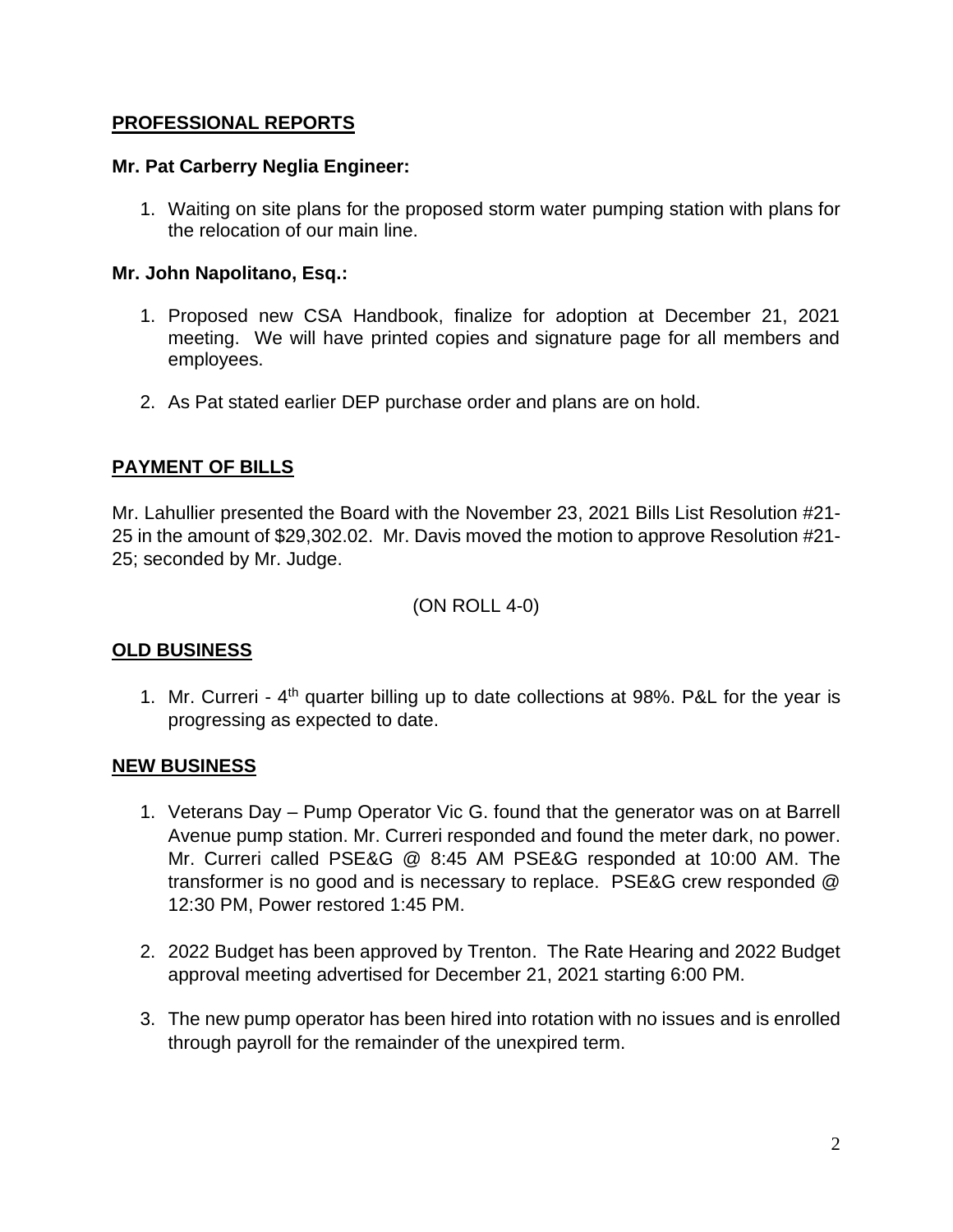### **PUBLIC SESSION**

Upon motion made by Mr. Davis; seconded by Mr. DeSimone at 7:21 PM, the meeting was open to the public.

#### (ON ROLL 4-0)

With no one wishing to be heard, Mr. Davis made a motion to close the public session; seconded by Mr. DeSimone, the public session was closed at 7:22 PM.

### (ON ROLL 4-0)

### **CLOSED SESSION**

Mr. Davis Curreri requested closed session at 7:24 PM.

NOW, THEREFORE BE IT RESOLVED that the Board of Commissioners of the Carlstadt Sewerage Authority hereby moves to go into executive session in accordance with the provisions of the Open Public Meetings Act, N.J.S.A. 10:4-6 et seq. for the purpose of discussing one or more of the following subjects: personnel and or property.

Mr. Davis made a motion to move the meeting into closed session at 7:26 PM. for discussion of personnel; seconded by Mr. DeSimone.

### (ON ROLL 4-0)

At this time Mr. Villano, Ms. Esposito, Mr. Carberry and any public were excused for the remainder of the meeting.

At 7:35 PM Mr. Davis made a motion to return to the normal order of business; seconded by Mr. Judge.

### (ON ROLL 4-0)

Following return to open session, the following were noted present: Mr. Lahullier, Mr. Judge, Mr. Davis, Mr. DeSimone, Mr. Napolitano, Esq. and Mr. Curreri.

### **ACTION TAKEN UPON RETURN TO THE PUBLIC MEETING**

None

.